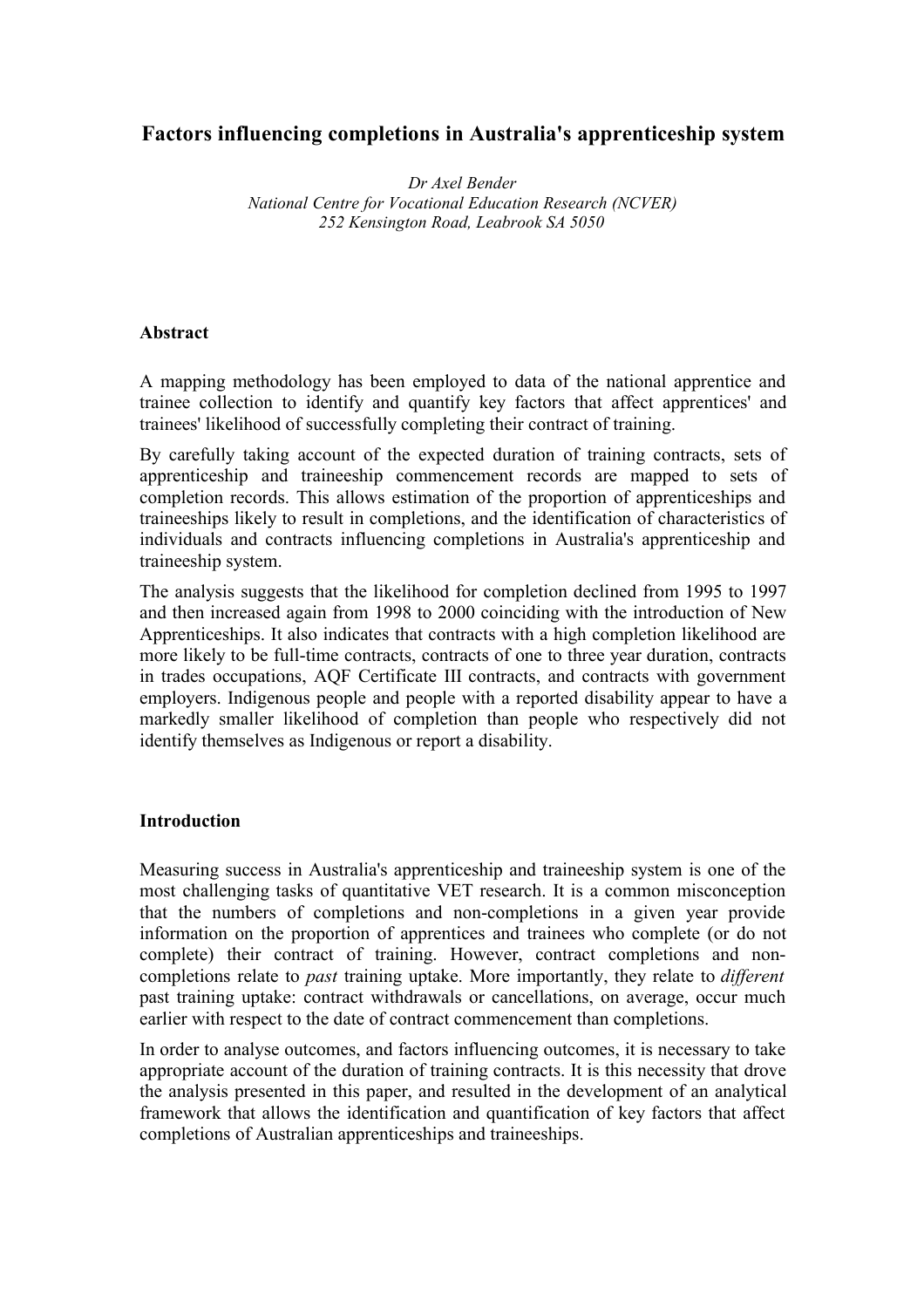# **Methodology**

## *Underlying data*

State/Territory training authorities have been reporting all apprenticeship and traineeship activity (occurring after 30 June 1994) to the national apprentice and trainee collection in compliance with the Australian Vocational Education and Training Management Information System Standard (AVETMISS). The national apprentice and trainee collection is collated by the National Centre for Vocational Education Research (NCVER) on behalf of the Australian National Training Authority (ANTA). It contains information on training contracts, their status and the characteristics of individual apprentices, trainees and employers at the unit-record level.

The data from the national apprentice and trainee collection are used in the analysis presented here. More precisely, the analysis is based on information relating to apprenticeships and traineeships that commenced after 30 June 1994 - an estimated 1.08 million commencements and an estimated 416 000 completions. To determine the parameters of the mapping model (as described below), only commencements with expected completion dates before 1 January 2002 and contract completions that occurred prior to 1 January 2002 were analysed. This means parameter determination is based on almost 670 000 commencements and an estimated 350 000 completions.

In determining the model parameters, 31 December 2001 is chosen as a cut-off date to minimise the effect of reporting lags which occur at the time of data collection and which are caused by late lodgements of training contracts, delays in contract data processing and others. Reporting lags are further minimised by employing the reporting lag estimation model as endorsed by the National Training Statistics Committee (NTSC) in March 2001.

## *Mapping commencements to completions*

The national apprentice and trainee data collection is not a longitudinal database. Every quarter *all* unit records get updated, no matter whether a training event (such as a contract commencement, cancellation or completion) has taken place recently or dates back five or more years. This practice leads to modifications of original unitrecord information over time (such as contract identifiers, effective dates etc.) and makes it difficult (and, for training activity referring to 1994-1996, virtually impossible) to find, at the unit-record level, accurate matches between records describing training uptake ('commencements' and 'recommencements') and those describing outcomes ('completions', 'withdrawals', 'cancellations', 'expiries').

The expected duration of apprenticeships or traineeships (i.e. the duration of contracts at sign-up) also varies greatly, from less than one year to over four years. Taking into account reporting lags of up to 24 months, one therefore has to wait at least six years from the date of contract commencement to make reliable and accurate statements about outcomes at the unit-record level. This means that, even though the national data collection is now in its ninth year, unit-record level outcome analyses could, at best, provide information for apprentices and trainees who commenced their training before 1 January 1997.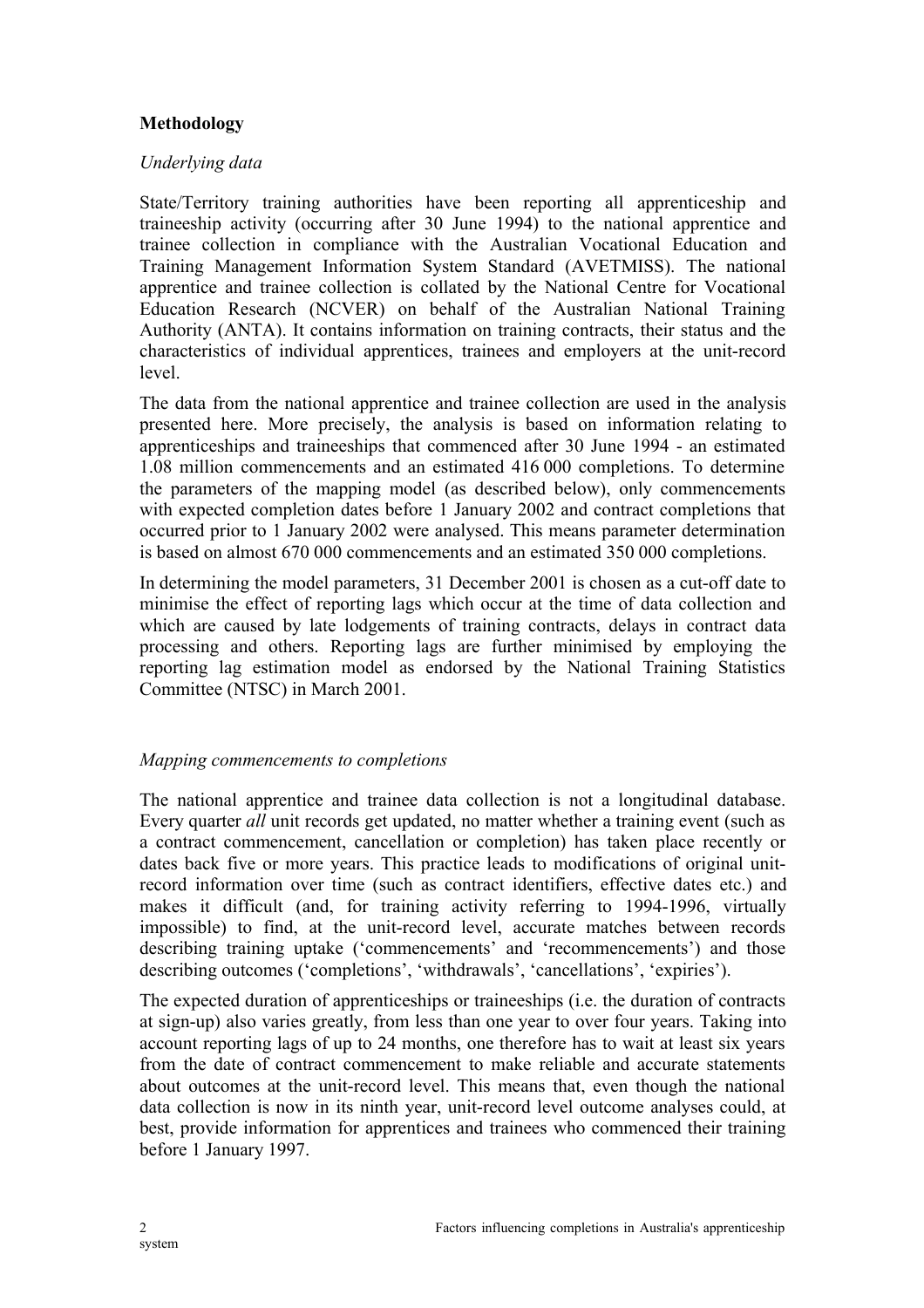In the analysis presented here a different approach is taken. Instead of matching contract commencements and contract outcomes at the unit-record level, the completion likelihood of a given apprentice and trainee cohort is estimated. The completion likelihood is determined by counting all completions in the cohort characterised by occupational group, qualification, full-time status, actual duration and commencement quarter and dividing this sum by the sum of commencements with the same characteristics. However while completions of a cohort are characterised by the *actual* duration of training, cohort commencements are characterised by the *expected* duration.

For instance, there were about 42 000 full-time AQF III contracts commencements in trades occupations with *expected* training duration of more than three years, commencement dates in the March quarters of 1995, 1996, 1997 and 1998, and *expected* completion date before 1 January 2002. For the same contract type (fulltime, AQF III, trades occupations, commencement date in the March quarters of 1995, 1996, 1997 and 1998, and *actual* training duration of more than three years and *actual* completion date before 1 January 2002) 25 200 completions could be identified. The completion likelihood for the cohort in this example is therefore given by  $25\,200/42\,000 = 59.9\%$ 

Overall, 16 different contract types (characterised by occupational group, qualification and full-time status), nine duration categories and four commencement quarters are distinguished. The resulting  $16\times9\times4=576$  parameters are used to predict completions likely to occur after 31 December 2001, by 1) multiplying the number of commencements in a given cohort with the cohort completion likelihood; and 2) taking the expected completion date of the commencement record as effective date for the predicted completion.

## *Validating basic assumptions*

The two major assumptions of the mapping model are as follows:

- 1. Contract type and duration determine completion likelihood, independent of *when* a contract actually commences. This means that one of the basic assumptions is that, for instance, a part-time AQF II contract of one to two year duration in clerical occupations starting on 24 May *1995* has the same completion likelihood as a part-time AQF II contract of one to two year duration in clerical occupations starting on 12 April *2001*.
- 2. If a contract results in a successful completion then the completion date is approximately the same as the date of expected completion as set out at contract commencement.

Analysis based on a sample of over 342 000 commencement records<sup>1</sup> for which, at the unit-record level, a completion record could be found, indicates that for over 96% of contracts the real completion date indeed coincides *exactly* with the expected completion date. For an additional 2% of contracts real completion date and expected completion date differ by one day to at most one month.

<sup>1</sup> It should be noted that this sample of commencements was extracted from a special subset of total commencements characterised by contracts of people who enter Australia's apprenticeship and traineeship system *only once*. These contracts comprise slightly more than three-quarters of all commencements. *Source: National apprentice and trainee data collection (December 2002).*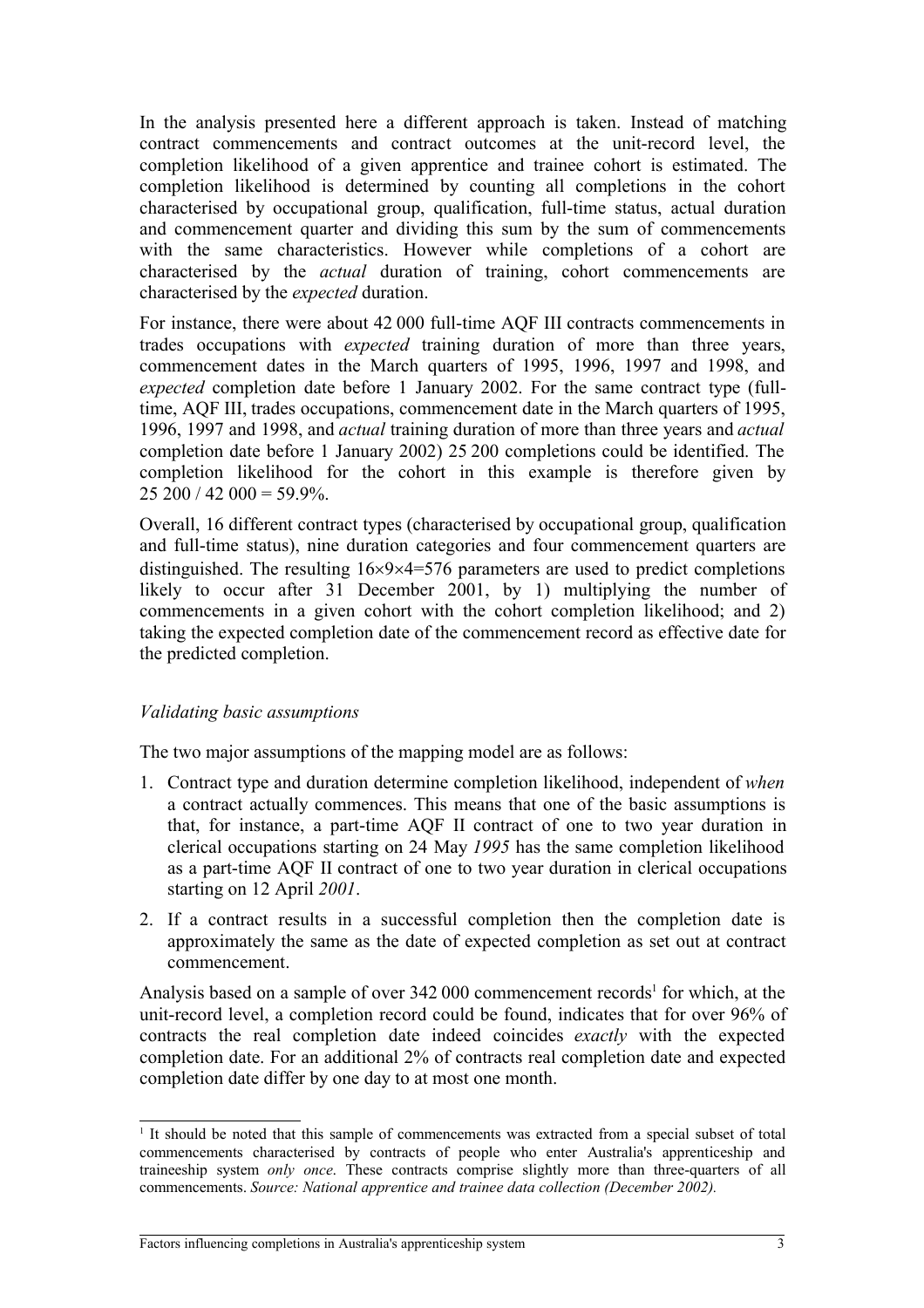This agreement of expected and real completion dates is also reflected in the number of completions predicted from commencements by applying the described mapping model (Figure 1). Predictions are very close to actual numbers of completion (Figure 2), differing from actual values by at most 8%. This suggests that completion predictions based on employing the mapping model are associated with standard errors of about 5%.





*Source: National apprentice and trainee data collection (June 2002)*

**Figure 2: Difference (in per cent) between actual and predicted numbers of completion for all apprentices and trainees in Australia, September quarter 1994 to March quarter 2000**



*Source: National apprentice and trainee data collection (June 2002)*

The first assumption of the mapping model (ie. the time-independence of model parameters) is harder to validate. However, the 5% accuracy of completion predictions (Figure 2) suggests justification of time-independence. It should be noted that the validity of the time-independence assumption is not essential for identifying factors influencing completions in Australia's apprenticeship and traineeship system.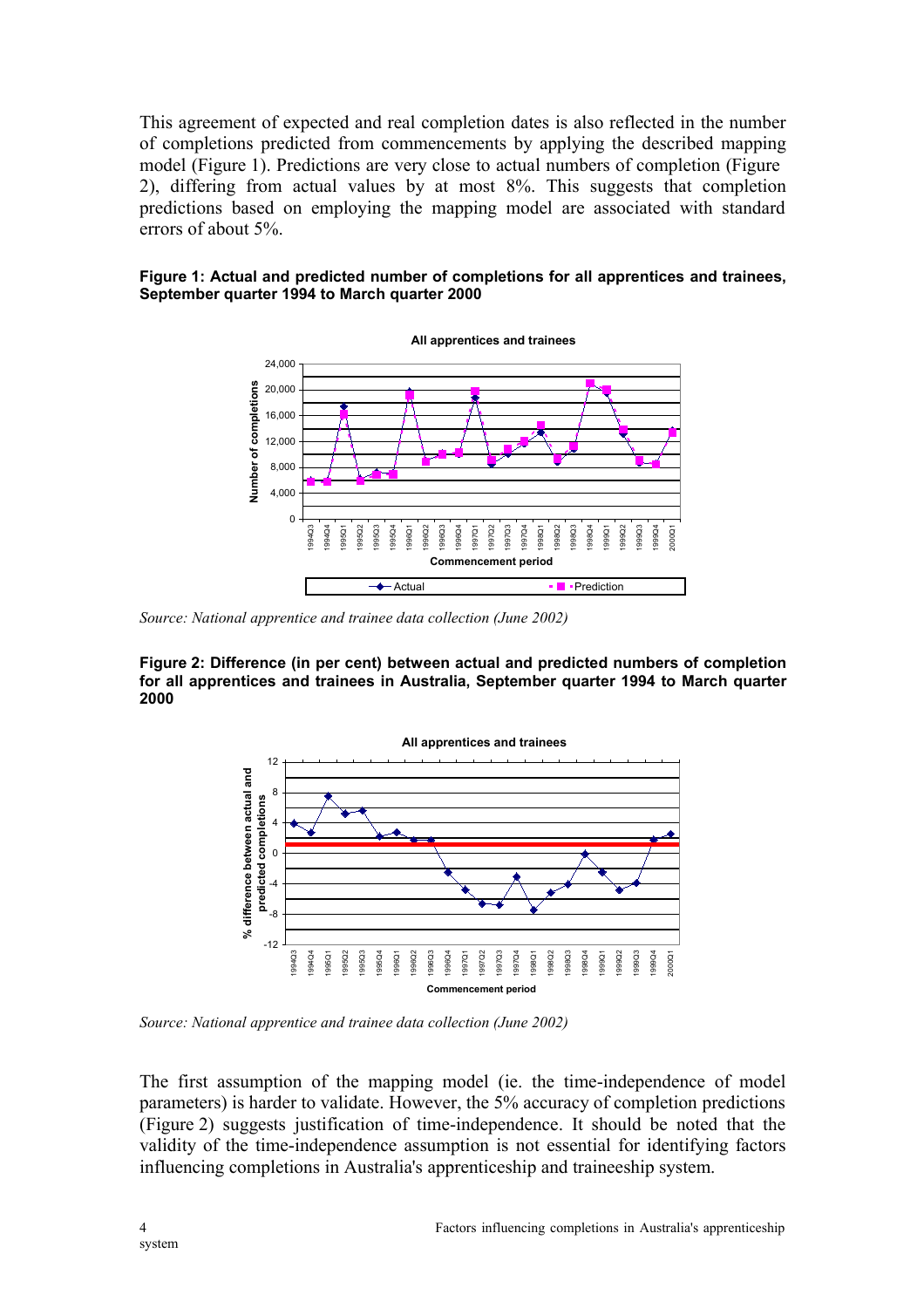To give an example: The mapping model tends to under-predict the number of completions for apprenticeships and traineeship that commenced after 1996 but tends to over-predict the number of completions with commencement dates in 1994, 1995 and 1996. This indicates that 'something happened' at the end of 1996 that had an overall negative effect on outcomes in Australia's apprenticeship and traineeship system. From 1998 onwards, outcomes appear to have improved (refer to discussion in the next Chapter).

## *Factors that influence outcomes*

In order to identify factors that influence outcomes in Australia's apprenticeship and traineeship system, the data sets created by employing the described mapping methodology are used in the following ways:

1. In particular for contracts characterised by occupational group, qualification, fulltime/part-time status and expected duration of training (i.e. the characteristics used as parameters in the model), the proportion of contract commencements that result (or are likely to result) in successful completions can be analysed. A large value for this *completion likelihood* identifies contracts that are more likely to result in completions than contracts with a small value for this proportion.

It should be emphasised that *completion likelihood does not equal completion rate*. In Australia about one-fifth to one-quarter of apprenticeships or traineeships are undertaken by people re-entering the system, ie. people who change employers and/or occupation; progress into apprenticeships or traineeships at a higher qualification level; or recommence for other reasons. It would therefore be wrong to conclude from a completion likelihood of *x*% that *x*% of apprentices or trainees complete their training.

The absolute value of completion likelihood can also be misleading for other reasons. There is evidence that some completions are not and will never be reported to the national apprentice and trainee data collection ('under-reporting of completions'). Also, a number of withdrawals and cancellations (ie. 'noncompletions') reported to the national apprentice data collection are merely the result of transactions, ie. reporting practices used when reactivating contracts after longer periods of suspension or when coding changes to employer characteristics (for instance, after company mergers), etc. Transactions are administrative in nature and have nothing to do with training outcomes. However, they affect the absolute value of completion likelihood.

While presenting absolute values of completion likelihood may encourage misinterpretations, the completion likelihood is still a useful measure in analysing factors that influence completions in Australia's apprenticeship and traineeship system. There is little evidence for under-reporting of completions or transaction practises occurring predominantly for particular subgroups of Australia's apprenticeships and traineeships. This means that the difference between two completion likelihoods, eg. those relating respectively to males and females, is actually expected to be an accurate quantitative measure for comparing outcomes.

2. In particular for characteristics associated with small commencement numbers (eg. Indigenous status, disability), one can compare the actual number of completions (as reported to the national data collection) with that estimated by employing the mapping model (ie. by calculating completions from commencements). If for a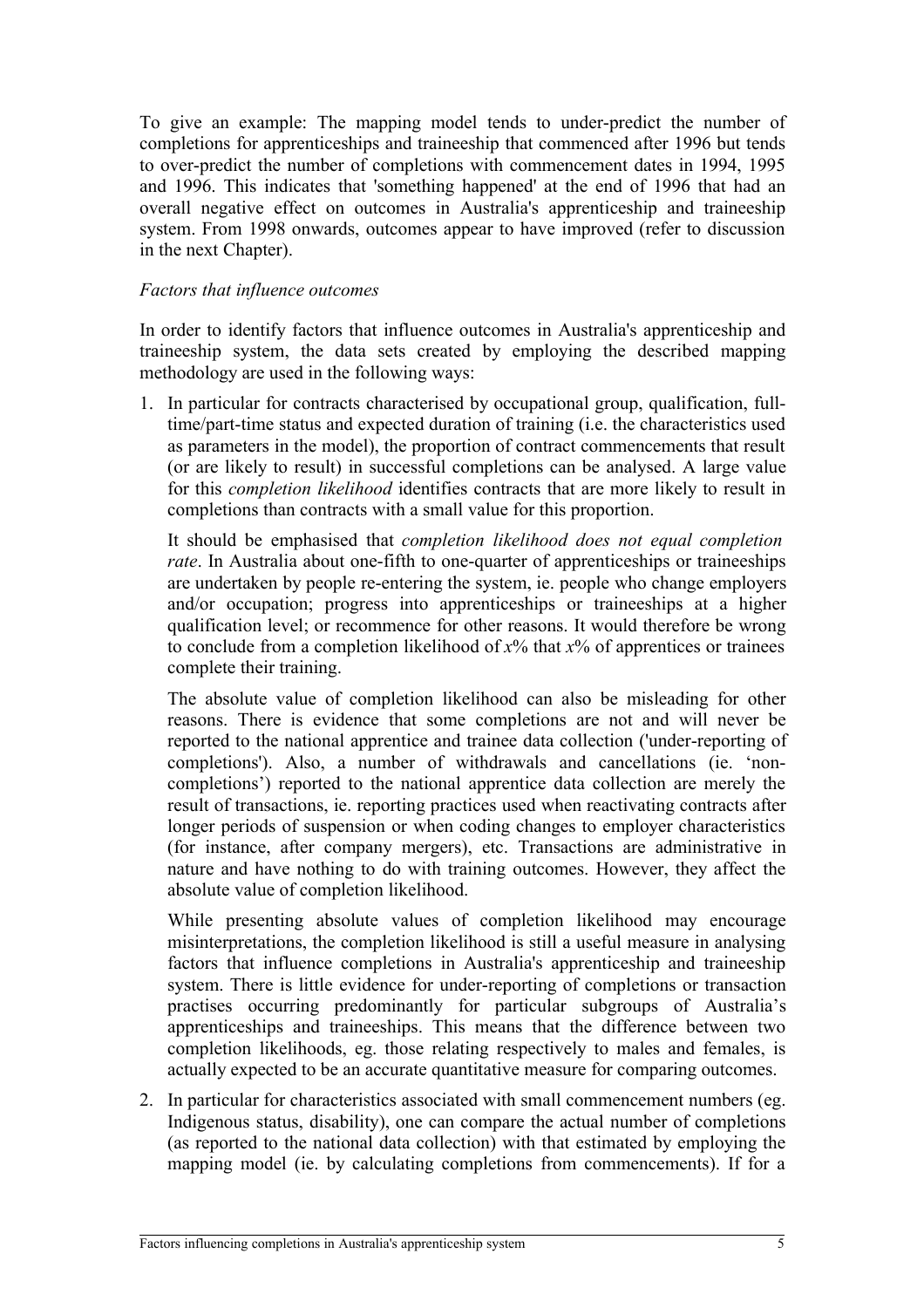given characteristic (such as age or disability of apprentices or trainees) there occurs, over a long period of time, a significant difference between model predictions and actual completions then a characteristic (other than occupation, qualification, full-time status and duration) has been identified that is likely to affect successful outcomes.

### **Findings and discussion**

### *Trends in completion likelihood*

In the three years leading up to the introduction of New Apprenticeships (1995 to 1997), the completion likelihood of apprenticeships and traineeships declined markedly by nine percentage points (Table 1). Analysis on data of the national apprentice and trainee collection suggests that this drop was caused by the rapid growth of apprenticeships and traineeships in non-trades occupations, which have a lower completion likelihood than trades occupations (see next Section).

After the introduction of New Apprenticeships on 1 January 1998 the proportion of non-trades apprenticeships continued to grow. In addition, the proportion of part-time contracts (associated with very low completion likelihood, see next Section) increased markedly, from 6% in 1997 to 22% in 2000.

One would therefore expect that the completion likelihood for contracts commencing after 1997 drops even further. However, the opposite is the case, and the overall completion likelihood increased by 4 to 6 percentage points from 1997 to 2000.

**Table 1: Difference (in percentage points) between the overall completion likelihood in a given year of contract commencement and the overall completion likelihood for contracts that commenced 1997**

| Year of training contract<br>commencement                                                                   | 1995 | 1996          | 1997      | 1998 | 1999                               | 2000 | 2001 |
|-------------------------------------------------------------------------------------------------------------|------|---------------|-----------|------|------------------------------------|------|------|
| Estimated increase of completion<br>likelihood over 1997 completion<br>likelihood value (percentage points) | +9   | $+5$ point: 0 | Reference |      | 0 to +1 +1 to +2 +4 to +6 +1 to +4 |      |      |

*Source: National apprentice and trainee data collection (June 2002)*

#### *Contract characteristics that influence completions*

Table 2 shows, for apprenticeships and traineeships that commenced in 2000, the difference (in percentage points) between the completion likelihood for various contract types and the overall completion likelihood in 2000. It is found that:

- $\triangleright$  Full-time training contracts are much more likely to result in completion than parttime contracts. The difference in completion likelihood between full-time and part-time contracts is expected to be as large as 20 percentage points.
- $\triangleright$  Apprenticeships and traineeships undertaken in the government sector are about 12 percentage points more likely to result in a successful outcome than those in the private sector.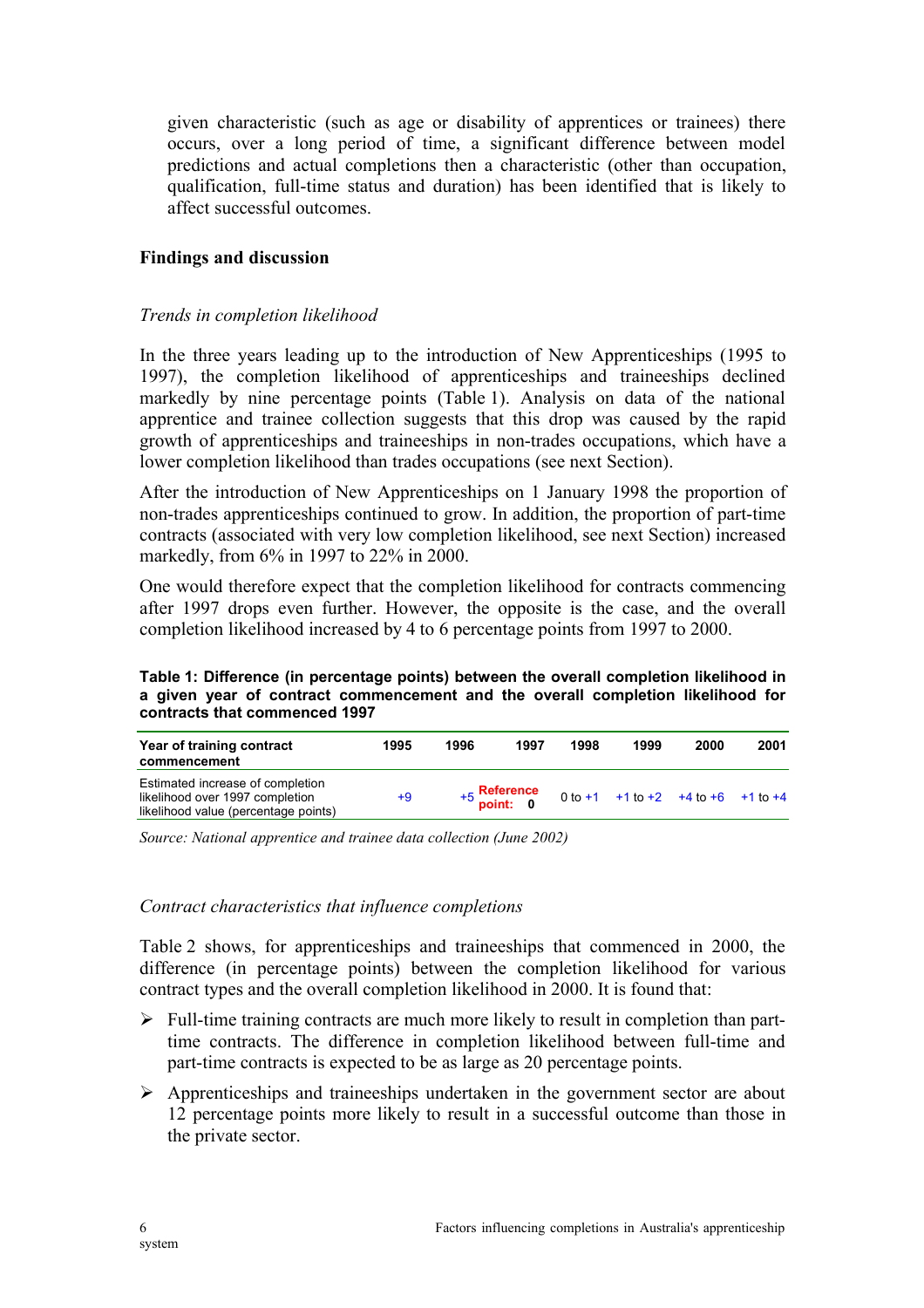- $\triangleright$  In trades occupations, training contracts had a completion likelihood about seven percentage points larger than in non-trades occupations.
- Similarly, AQF III apprenticeships and traineeships who undertake AQF III training contracts are 12 percentage points more likely to end successfully than AQF II apprenticeships and traineeships.
- $\triangleright$  Contracts that are too long or too short have a smaller completion likelihood than contracts of one to three years duration.

**Table 2: Difference (in percentage points) between completion likelihood for various contract types and overall completion likelihood for training contracts that commenced in 2000**

| <b>Contract characteristic</b>      | Difference to overall completion likelihood in 2000<br>(percentage points) |
|-------------------------------------|----------------------------------------------------------------------------|
| <b>Full-time/part-time status</b>   |                                                                            |
| Full-time                           | $+2$ to $+6$                                                               |
| Part-time                           | $-17$ to $-13$                                                             |
| <b>Occupational group</b>           |                                                                            |
| Trades                              | $+2$ to $+10$                                                              |
| Other (non-trades)                  | $-3$ to 0                                                                  |
| Qualification                       |                                                                            |
| <b>AQF Certificate II</b>           | $-9$ to $-6$                                                               |
| <b>AQF Certificate III</b>          | $+2$ to $+7$                                                               |
| <b>AQF Certificate IV</b>           | $-6$ to $+3$                                                               |
| <b>Expected contract duration</b>   |                                                                            |
| Up to one year                      | $-4$ to $-2$                                                               |
| More than one and up to three years | $+6$ to $+13$                                                              |
| Over three years                    | $-6$ to $+1$                                                               |
| <b>Employer type</b>                |                                                                            |
| Private sector                      | $-3$ to $+1$                                                               |
| Government sector                   | $+8$ to $+17$                                                              |
| Group Training Companies            | $-1$ to $+4$                                                               |

*Source: National apprentice and trainee data collection (June 2002)*

#### *Characteristics of individuals that influence completions*

*Sex*: The completion likelihood for females is about the same as that for males. However, one would expect that females show slightly lower completion likelihood than males, because females are more likely than males to undertake apprenticeships or traineeships at AQF II level, ie contracts associated with low completion likelihood (Table 2). Thus it is actually males who do not meet outcome expectations, in particular when undertaking short apprenticeships or traineeships (ie. contracts of up to one year duration, Figure 3).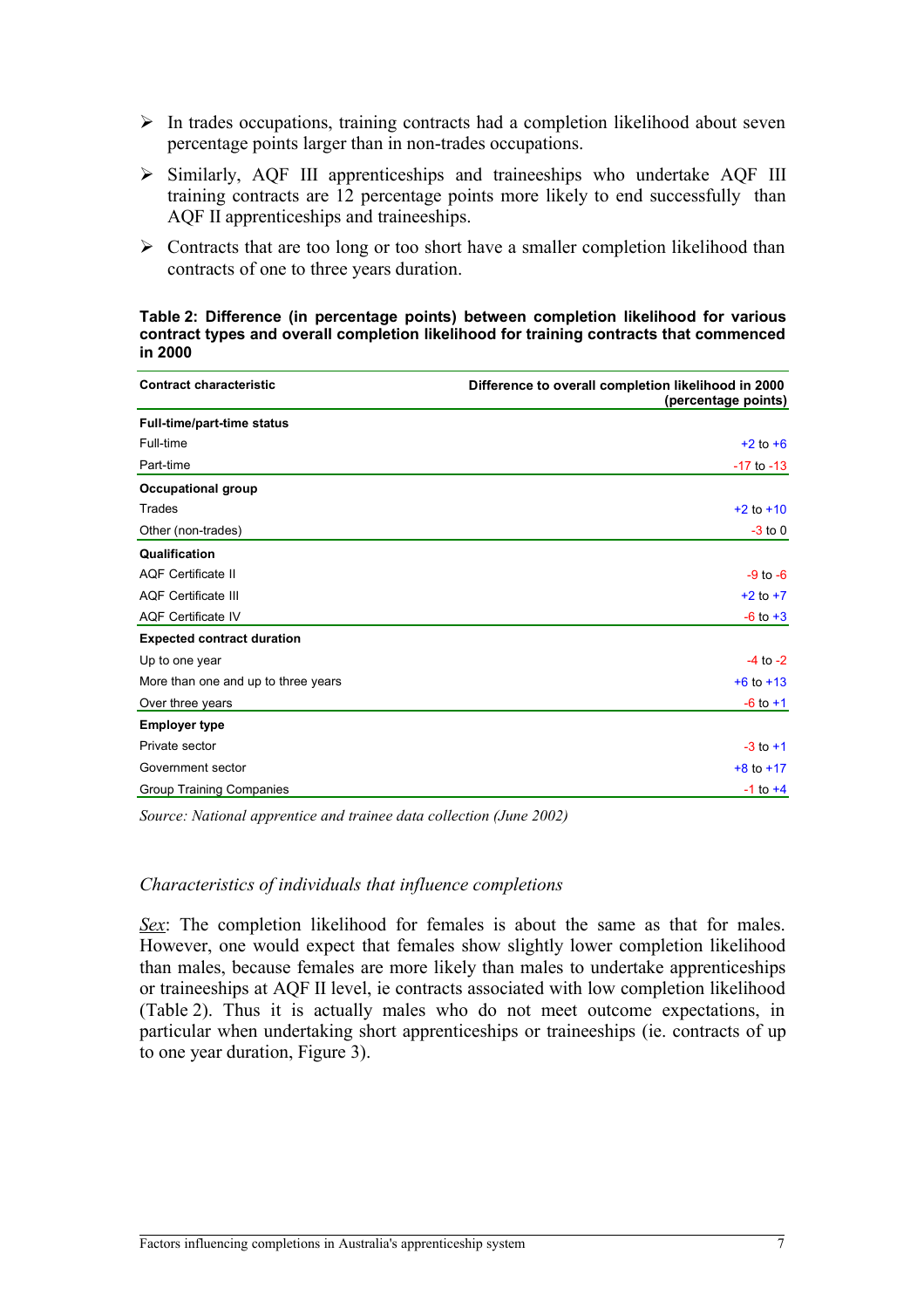**Figure 3: Difference (in per cent) between actual and predicted numbers of completion for male and female apprentices and trainees undertaking training contracts of up to one year duration, September quarter 1994 to March quarter 2000**



*Source: National apprentice and trainee data collection (June 2002)*

*Age*: The age of an apprentice or trainee appears to have some effect on the successful outcome of a training contract. Young apprentices and trainees (of age up to 19 years) are slightly less likely to complete than older apprentices and trainees, in particular those older than 34 years. The slight difference in the performance of young apprentices and trainees can mainly be attributed to the outcomes of medium-term contracts (ie. contracts of more than one year and up to three years duration, Figure 4).

**Figure 4: Difference (in per cent) between actual and predicted numbers of completion for apprentices and trainees aged 19 years and younger, and over 19 years of age, who are in contracts of over one and up to three years duration, September quarter 1994 to March quarter 2000**



*Source: National apprentice and trainee data collection (June 2002)*

*Disability*: Numbers of apprentices and trainees with a reported disability are fairly low. Therefore results of statistical analyses based on these small numbers are associated with large errors.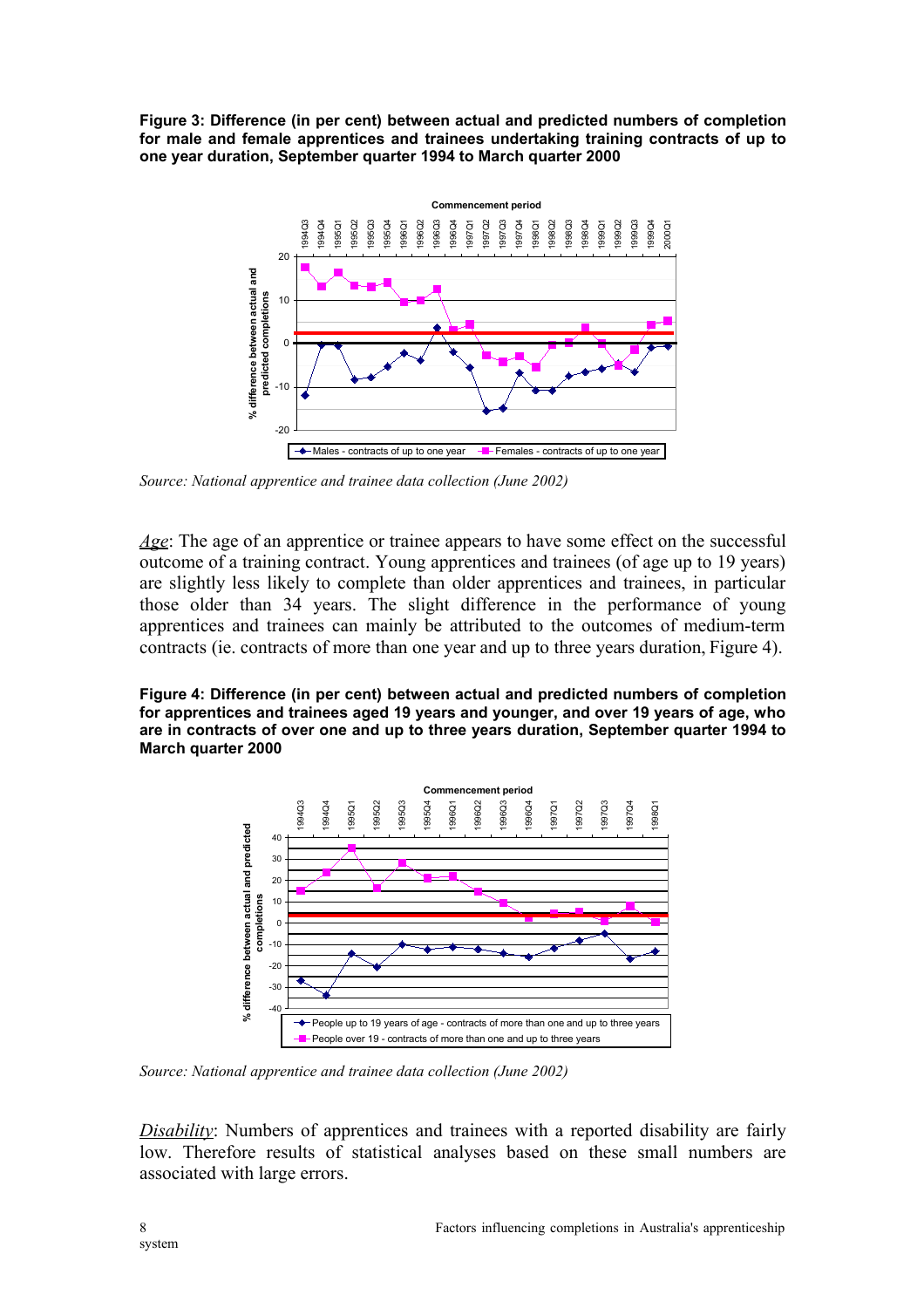Nevertheless, analysis of the data suggests that apprentices and trainees who reported a disability seem less likely to complete than apprentices and trainees without a disability (Figure 5). The discrepancy between predicted and actual numbers of completion is particularly large for disabled apprentices and trainees who undertake training of relatively short duration (training contracts of up to two years duration).





*Source: National apprentice and trainee data collection (June 2002)*

*Indigenous status*: Numbers of apprentices and trainees of Indigenous origin are fairly low. Therefore results of statistical analyses based on these small numbers are associated with large errors.

**Figure 6: Difference (in per cent) between actual and predicted numbers of completion for apprentices and trainees of indigenous and non-Indigenous origins, September quarter 1994 to March quarter 2000**



*Source: National apprentice and trainee data collection (June 2002)*

However, analysis of the data indicates that apprentices and trainees who reported they are of Indigenous origin seem much less likely to complete their contract of training than apprentice and trainees from non-Indigenous background (Figure 6).